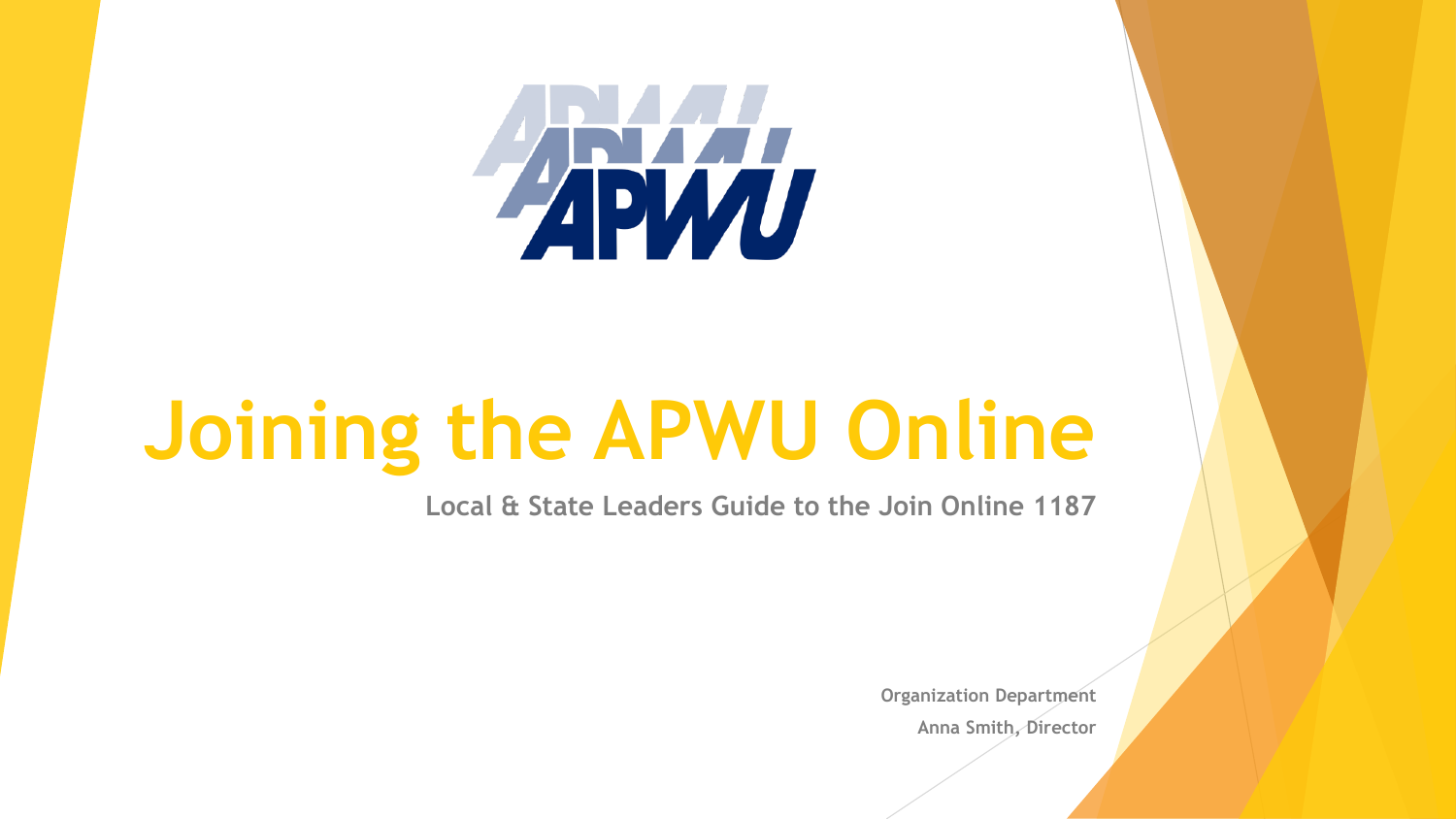## MEMBERSHIP IS AT YOUR FINGERTIPS

We are excited to announce the new web access to Form 1187!

Current APWU Bargaining Unit Employees may now join online via the APWU website.

Once the 1187 is submitted, a confirmation email containing the completed 1187 will be emailed to both the new member, as well as, the Organization Department. In addition, the Department will be mailing Local and State Organizations a copy of the 1187.

New members will have immediate access to their Local and/or State contact information, however full access to the Members Only Section of the website, usually won't occur until the next business day.

The option to complete and mail, email, or fax the Form 1187 is still available.

Should those wishing to join online encounter any issues, please contact Anna Smith, Organization Director at [organization@apwu.org](mailto:organization@apwu.org) or call (202) 842-4227.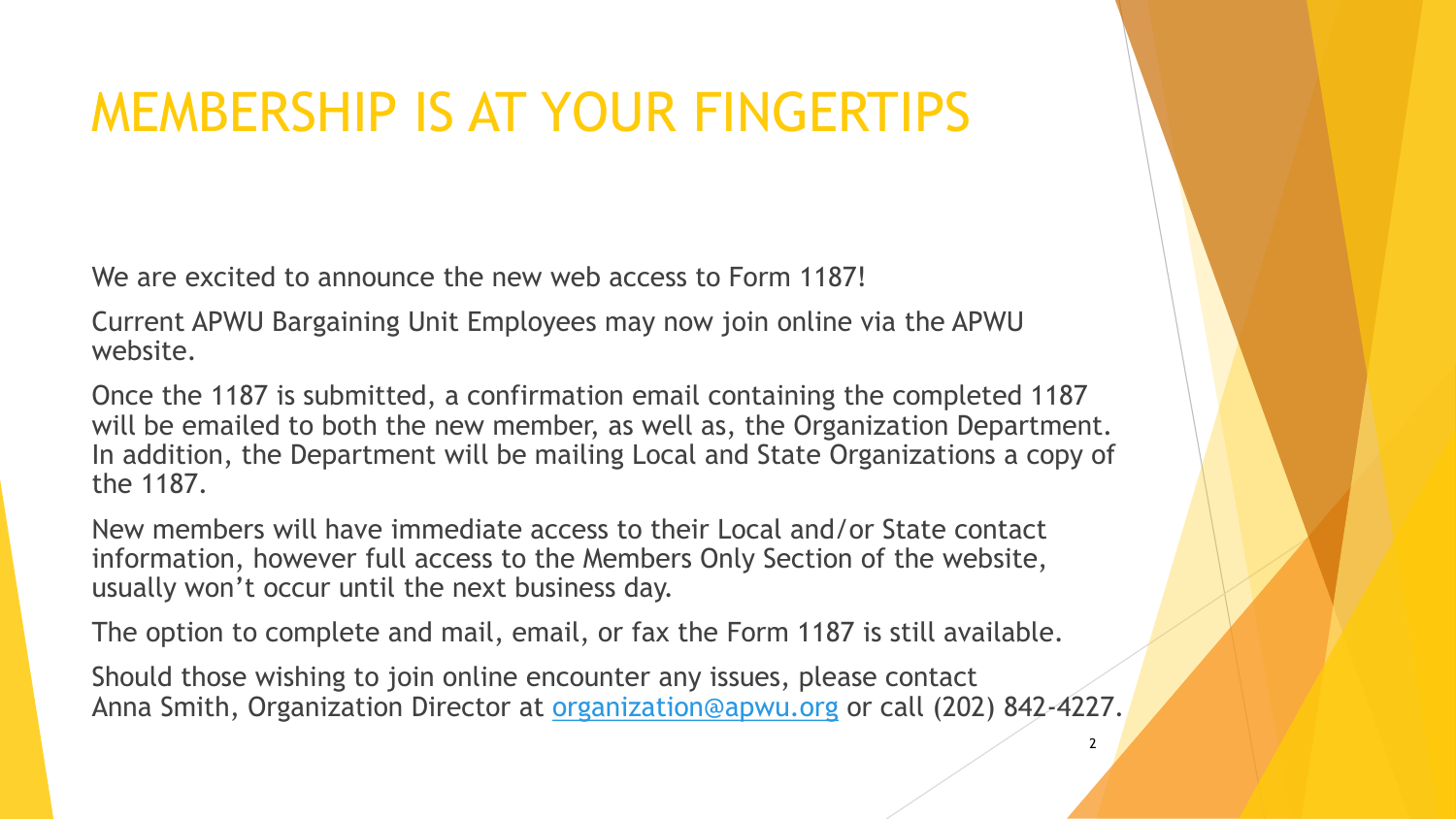## PLEASE NOTE:

- In some instances new hires, those transferring from other unions and Private Sector employees may not be able to use the online process until such time the Postal Service has notified APWU Headquarters that the employee is officially on the rolls in the APWU Bargaining Unit. We are continuing to work on making the online option available in such circumstances.
- In these instances employee's can still utilize the hard copy or online PDF version and return it by mail, email, or fax to:

**APWU Organization Department** 1300 L Street NW, Washington, DC 20005

**Fax:** (202) 216-2639

**Email:** [Organization@apwu.org](mailto:Organization@apwu.org)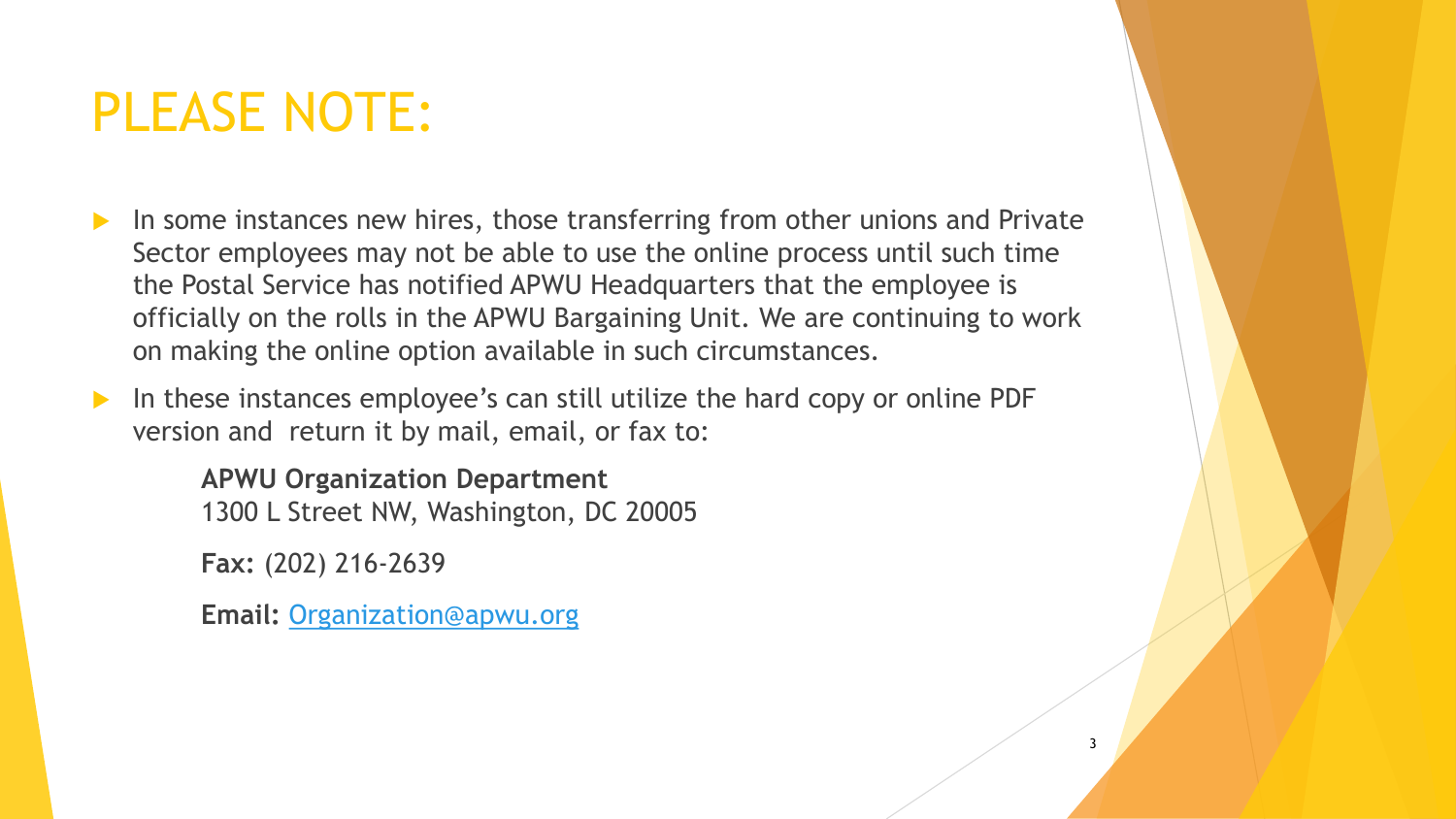After visiting the APWU.org webpage select the **JOIN APWU**  tab.

Employees will be provided multiple options for completing their 1187:

> **Join Online Form 1187 (PDF Format)**



Subscribe to receive important information from your union

 $\boldsymbol{\Lambda}$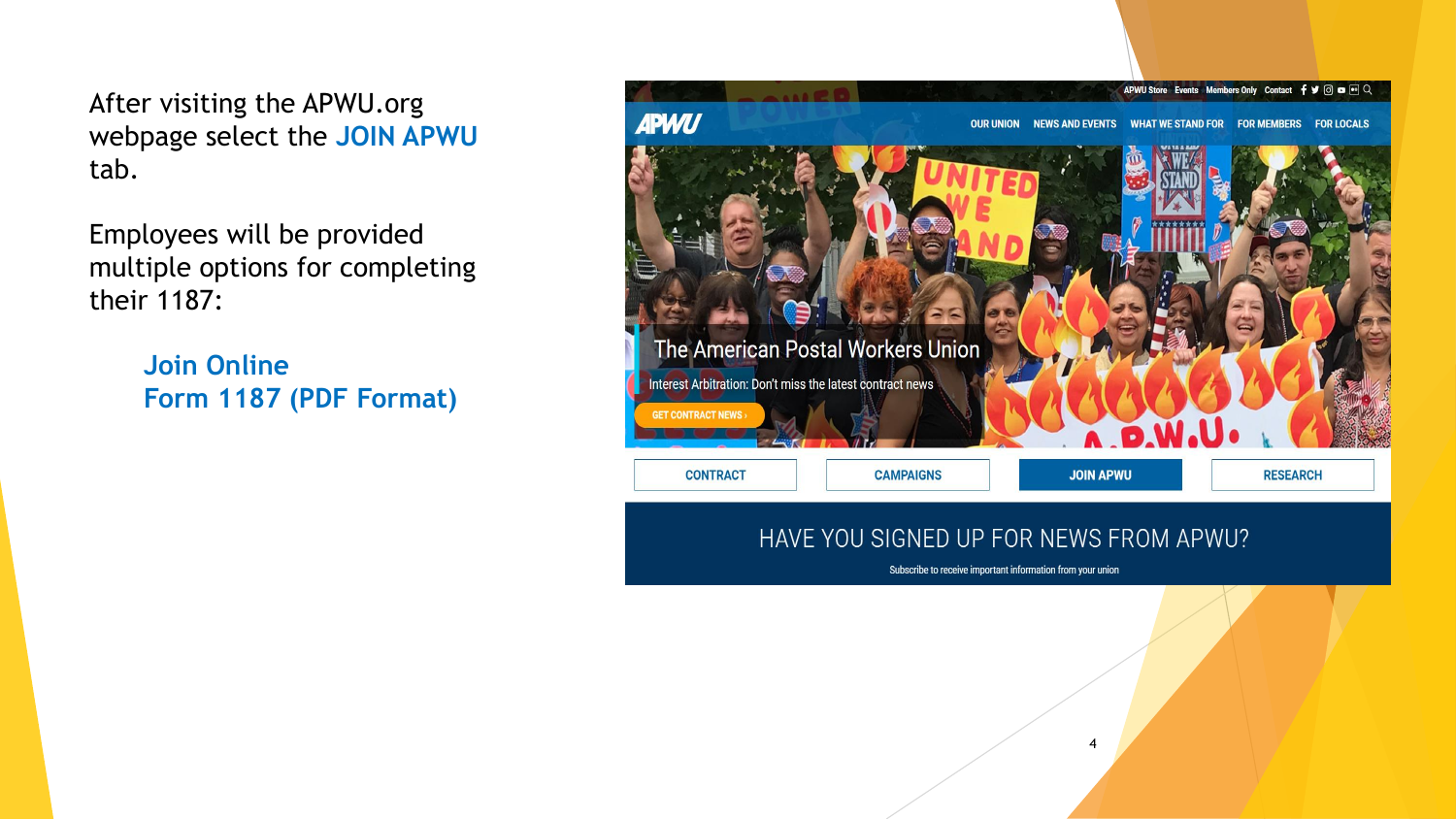Those selecting the **Join Online** option will automatically be directed to the log in page.

The log in screen will be the same screen as Members currently utilize when logging into the "Members Only" section of the website.

#### **User Name:**

Employee ID (EIN)

#### **Password:**

Last Name and Last Four Digits of Social Security. (No spaces)

Select **SIGN IN**

| <b>APWU</b><br><b>OUR UNION</b><br><b>NEWS &amp; EVENTS</b><br><b>CLICK HERE ONLY</b> for Sales Retention Team Site Payout<br><b>Sign In</b><br><b>Username</b><br>Required<br><b>Password</b><br>Required<br>Keep me signed in                                             | <b>WHAT WE STAND FOR</b> | <b>FOR MEMBERS</b> | <b>FOR LOCALS</b> |
|-----------------------------------------------------------------------------------------------------------------------------------------------------------------------------------------------------------------------------------------------------------------------------|--------------------------|--------------------|-------------------|
|                                                                                                                                                                                                                                                                             |                          |                    |                   |
|                                                                                                                                                                                                                                                                             |                          |                    |                   |
|                                                                                                                                                                                                                                                                             |                          |                    |                   |
|                                                                                                                                                                                                                                                                             |                          |                    |                   |
|                                                                                                                                                                                                                                                                             |                          |                    |                   |
|                                                                                                                                                                                                                                                                             |                          |                    |                   |
|                                                                                                                                                                                                                                                                             |                          |                    |                   |
|                                                                                                                                                                                                                                                                             |                          |                    |                   |
|                                                                                                                                                                                                                                                                             |                          |                    |                   |
|                                                                                                                                                                                                                                                                             | <b>SIGN IN</b>           |                    |                   |
|                                                                                                                                                                                                                                                                             |                          |                    |                   |
| <b>Log-in Instructions</b>                                                                                                                                                                                                                                                  |                          |                    |                   |
| <b>For Current USPS Employees</b>                                                                                                                                                                                                                                           |                          |                    |                   |
| Your Log-in is your Employee ID number.                                                                                                                                                                                                                                     |                          |                    |                   |
| Your Temporary Password is your last name followed by the last four digits of your Social Security number. Enter your last name exactly as it appears on your pay stub. If your<br>last name has a suffix (such as Jr. or III), do not include it as part of your password. |                          |                    |                   |
| Example: "John Q. Smith Jr." - Employee ID = 01234567, SSN=1234-45-9999                                                                                                                                                                                                     |                          |                    |                   |
| User Name: 01234567                                                                                                                                                                                                                                                         |                          |                    |                   |
| Password: Smith9999                                                                                                                                                                                                                                                         |                          |                    |                   |
| <b>For Retirees and Private-Sector Members</b>                                                                                                                                                                                                                              |                          |                    |                   |
|                                                                                                                                                                                                                                                                             |                          |                    |                   |
|                                                                                                                                                                                                                                                                             | 5                        |                    |                   |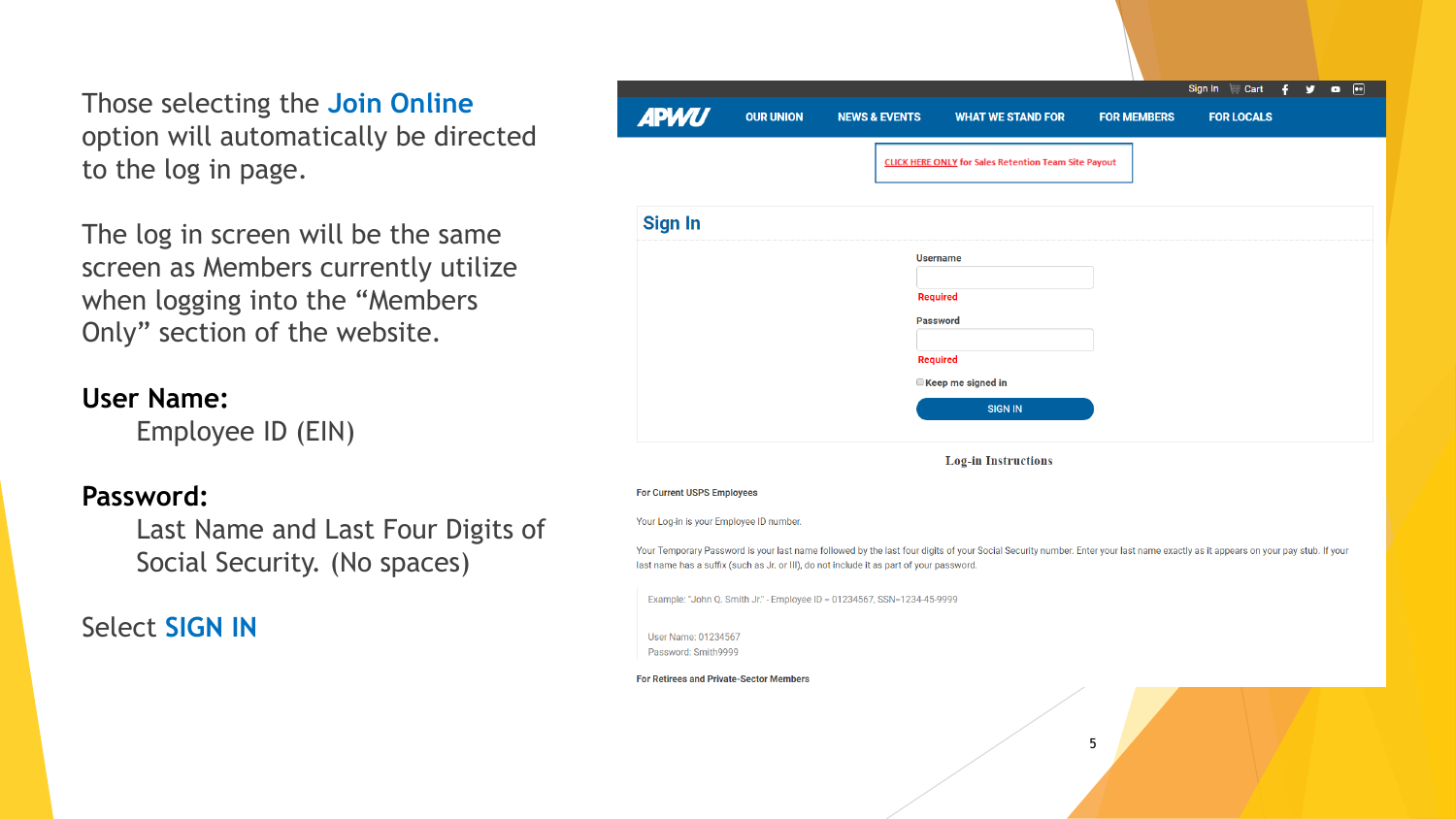On the first page applicants should review the information on the screen and **check the box**  confirming the information is accurate.

If the information is incorrect **STOP** and contact APWU Organization Department at (202) 842-4227.

Select **Next**

|                                                             |                                                                              | Sign Out                                                                                                                                                                                                                      |
|-------------------------------------------------------------|------------------------------------------------------------------------------|-------------------------------------------------------------------------------------------------------------------------------------------------------------------------------------------------------------------------------|
| <b>JOIN</b>                                                 |                                                                              |                                                                                                                                                                                                                               |
| <b>My Information</b>                                       | Demographics                                                                 |                                                                                                                                                                                                                               |
| <b>First Name</b><br><b>Middle Name</b><br><b>Last Name</b> |                                                                              | Please review information provided<br>to the left, by clicking 'NEXT' you<br>confirm this information is accurate.<br>If this information is not correct<br>please contact APWU Organization<br>Department at (202) 842-4227. |
| <b>Work Finance Number</b>                                  |                                                                              |                                                                                                                                                                                                                               |
| <b>Craft Code</b>                                           | (None)                                                                       |                                                                                                                                                                                                                               |
|                                                             | By checking this box I confirm that the information above is my information. |                                                                                                                                                                                                                               |

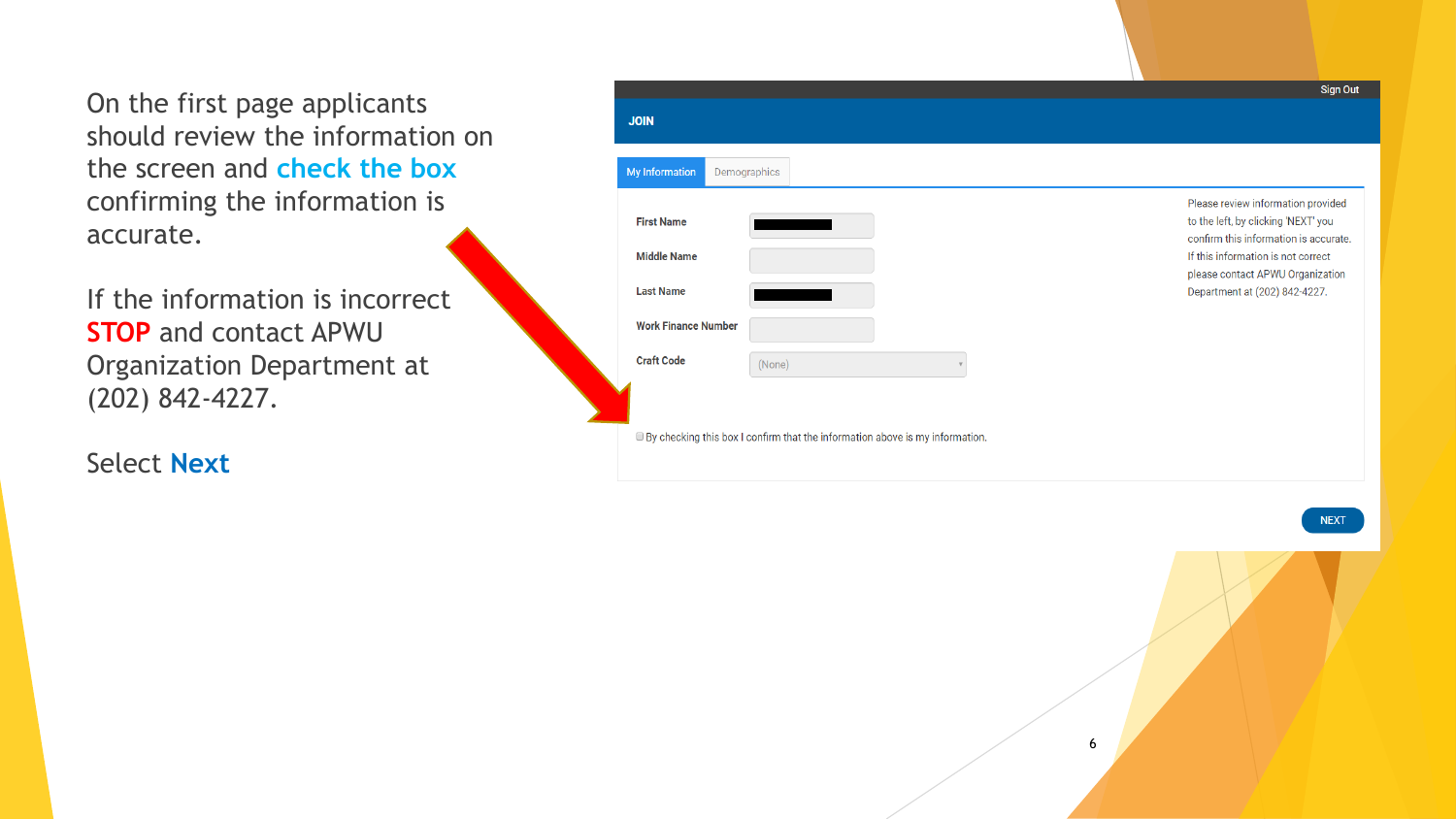The **Demographics** tab allows editing of the **Home Address** if necessary. *(Editing can be done by selecting the edit symbol on the right side of the screen)* 

|                                                                                 |                               |                           |                                                                               |  | Sign Out |
|---------------------------------------------------------------------------------|-------------------------------|---------------------------|-------------------------------------------------------------------------------|--|----------|
| <b>JOIN</b>                                                                     |                               |                           |                                                                               |  |          |
| My Information                                                                  | Demographics                  |                           |                                                                               |  |          |
| <b>Home Address</b>                                                             | <b>Local Address</b><br>$\pm$ |                           |                                                                               |  |          |
| 123 Test St<br>Alexandria, VA 22309<br><b>UNITED STATES</b><br>$(312)$ 456-8797 |                               |                           | $\checkmark$ Preferred Mailing Address<br>$\sqrt{}$ Preferred Billing Address |  | í        |
| <u>s@ibo</u><br><u>its.com</u>                                                  |                               |                           |                                                                               |  |          |
| *Email                                                                          |                               |                           |                                                                               |  |          |
| <b>Home Phone</b>                                                               | $(312)$ 456-8797              |                           |                                                                               |  |          |
| <b>Mobile Phone</b>                                                             |                               |                           |                                                                               |  |          |
| <b>Allow text?</b>                                                              | $\blacktriangledown$          |                           |                                                                               |  |          |
| <b>Preferred Phone</b>                                                          | Home <b>v</b>                 |                           |                                                                               |  |          |
| If Transferring Unions,<br><b>Cancel Dues To:</b>                               | (None)                        | $\boldsymbol{\mathrm{v}}$ |                                                                               |  |          |
|                                                                                 |                               |                           |                                                                               |  |          |

7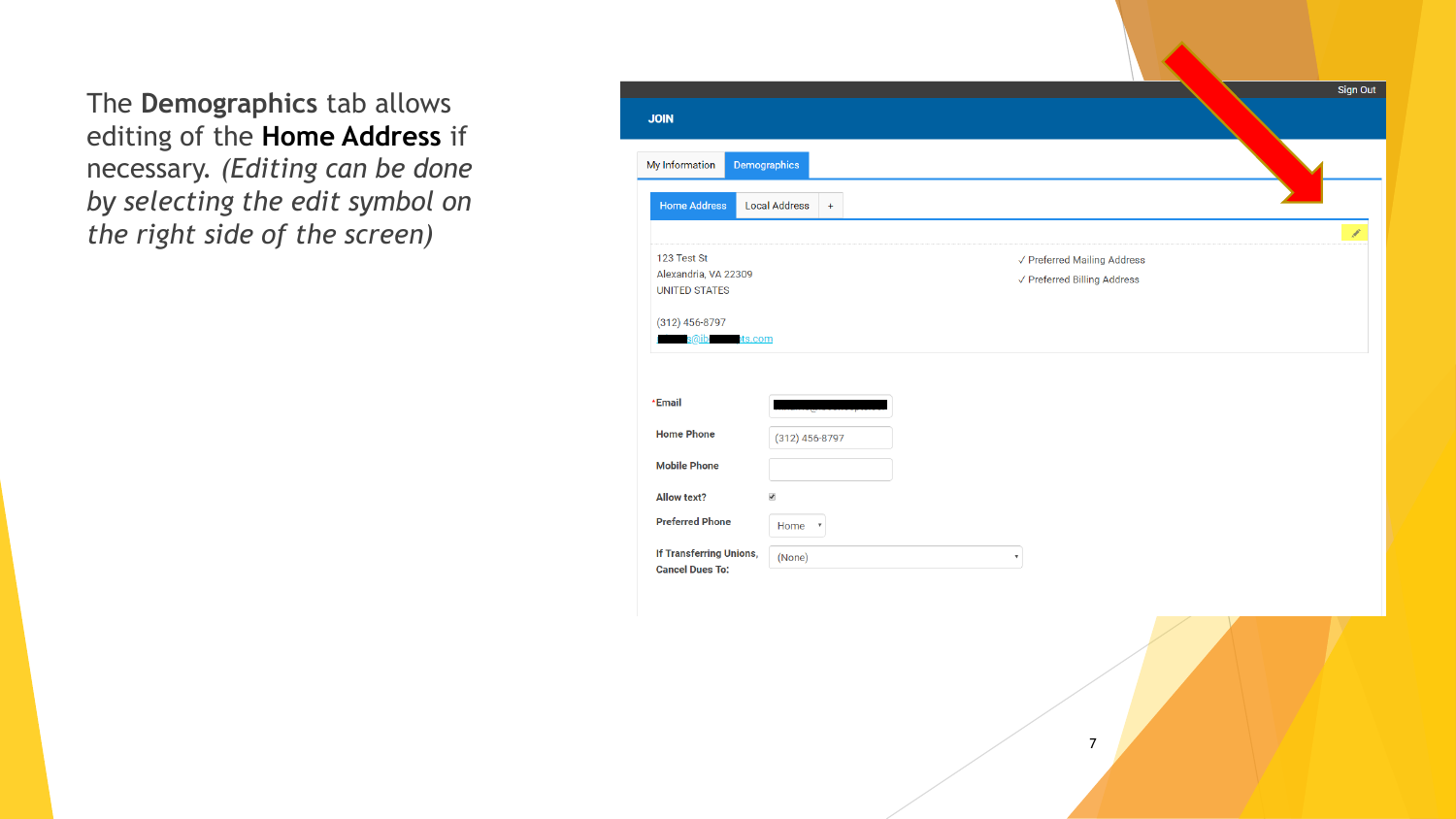The following screen will be displayed in edit mode.

After editing is completed

#### Select **SAVE & CLOSE**

Or select **CANCEL** and the changes will not be saved and the edit screen will close.

|                                                       |                     |                                                   |                                                           |                                           | <b>Sign Out</b> |
|-------------------------------------------------------|---------------------|---------------------------------------------------|-----------------------------------------------------------|-------------------------------------------|-----------------|
| <b>JOIN</b>                                           |                     |                                                   |                                                           |                                           |                 |
| My Information                                        | Demographics        |                                                   |                                                           |                                           |                 |
| <b>Home Address</b>                                   | Edit address        |                                                   |                                                           | $O = X$                                   |                 |
| 123 Test St<br>Alexandria, VA 223                     | <b>Home Address</b> |                                                   |                                                           |                                           |                 |
| <b>UNITED STATES</b>                                  | <b>Country</b>      | <b>United States</b><br>$\boldsymbol{\mathrm{v}}$ | ■ Preferred Mailing Address<br>Preferred Shipping Address |                                           |                 |
| $(312)$ 456-8797<br>mharris@ibconcep                  | <b>Address</b>      | 123 Test St                                       | Preferred Billing Address                                 |                                           |                 |
|                                                       |                     |                                                   | <b>Notes</b>                                              |                                           |                 |
| *Email                                                |                     |                                                   |                                                           |                                           |                 |
| <b>Home Phone</b>                                     | <b>City</b>         | Alexandria                                        |                                                           |                                           |                 |
| <b>Mobile Phone</b>                                   | <b>State</b>        | Virginia<br>v                                     |                                                           |                                           |                 |
| Allow text?                                           | Postal code         | 22309                                             |                                                           |                                           |                 |
| <b>Preferred Phone</b>                                |                     |                                                   | <b>SAVE &amp; CLOSE</b>                                   | $\overline{\phantom{a}}$<br><b>CANCEL</b> |                 |
| <b>If Transferring Unid</b><br><b>Cancel Dues To:</b> |                     |                                                   |                                                           |                                           |                 |

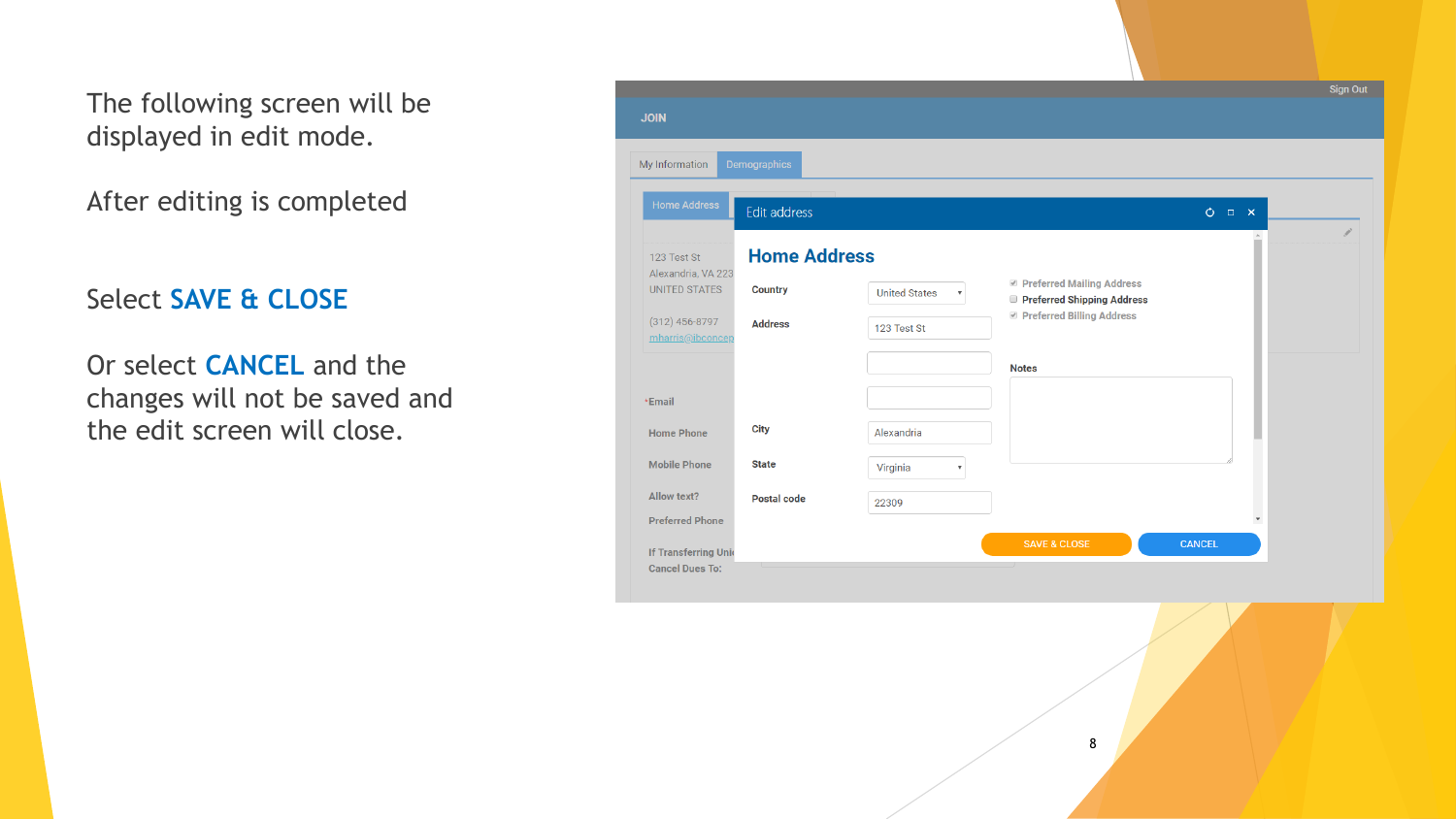### The **Local Address** is for informational purposes only and cannot be edited.

| <b>JOIN</b>                                                 |                             |                                         |  |
|-------------------------------------------------------------|-----------------------------|-----------------------------------------|--|
| My Information                                              | Demographics                |                                         |  |
| <b>Home Address</b>                                         | <b>Local Address</b><br>$+$ |                                         |  |
| PO Bol<br>Capitol Heights, MD 20791<br><b>UNITED STATES</b> |                             | $\checkmark$ Preferred Shipping Address |  |
| $(30)$ 75 fax<br>os@ibo<br>kha                              | ts.com                      |                                         |  |
|                                                             |                             |                                         |  |
| *Email                                                      |                             |                                         |  |
| <b>Home Phone</b>                                           | $(312)$ 456-8797            |                                         |  |
| <b>Mobile Phone</b>                                         |                             |                                         |  |
| <b>Allow text?</b>                                          | $\blacktriangledown$        |                                         |  |
| <b>Preferred Phone</b>                                      | Home <b>v</b>               |                                         |  |
| If Transferring Unions,<br><b>Cancel Dues To:</b>           | (None)                      | $\boldsymbol{\mathrm{v}}$               |  |
|                                                             |                             |                                         |  |
| HOW CAN YOU HELP IN THE FIGHT?                              |                             |                                         |  |
|                                                             |                             |                                         |  |
|                                                             |                             |                                         |  |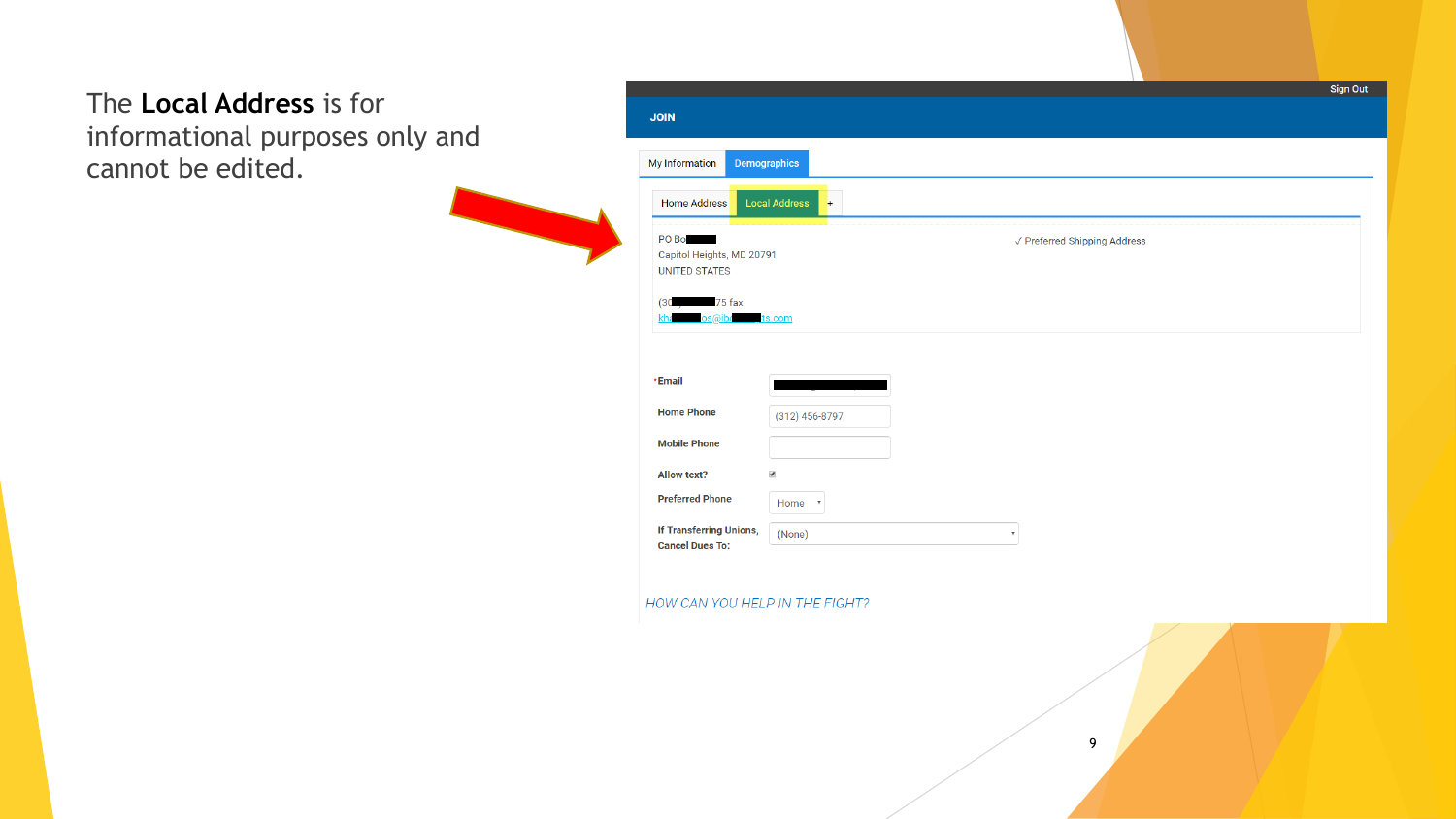### Complete the rest of the **Demographic** fields.

**Email** is a required field.

When **Transferring Unions**, one of the Postal Unions from the dropdown list should be selected to advise that notification must be sent for cancelation of dues to the respective union.

| <b>JOIN</b>                                                      |                                                                                                   |   |                              | Sign Out |
|------------------------------------------------------------------|---------------------------------------------------------------------------------------------------|---|------------------------------|----------|
| My Information<br>Demographics                                   |                                                                                                   |   |                              |          |
| <b>Home Address</b>                                              | <b>Local Address</b><br>$+$                                                                       |   |                              |          |
| PO Box 5405<br>Capitol Heights, MD 20791<br><b>UNITED STATES</b> |                                                                                                   |   | √ Preferred Shipping Address |          |
| (301) 390-5175 fax<br>khadidiacos@ibconcepts.com                 |                                                                                                   |   |                              |          |
| *Email                                                           | mharris@ibconcepts.cor                                                                            |   |                              |          |
| <b>Home Phone</b>                                                | $(312)$ 456-8797                                                                                  |   |                              |          |
| <b>Mobile Phone</b>                                              |                                                                                                   |   |                              |          |
| <b>Allow text?</b>                                               | $\blacktriangledown$                                                                              |   |                              |          |
| <b>Preferred Phone</b>                                           | Home <b>v</b>                                                                                     |   |                              |          |
| <b>If Transferring Unions,</b><br><b>Cancel Dues To:</b>         | (None)<br>(None)<br>National Association of Letter Carriers (NALC)                                | N |                              |          |
|                                                                  | National Postal Mail Handlers Union (NPMHU)<br>National Rural Letter Carriers Association (NRLCA) |   |                              |          |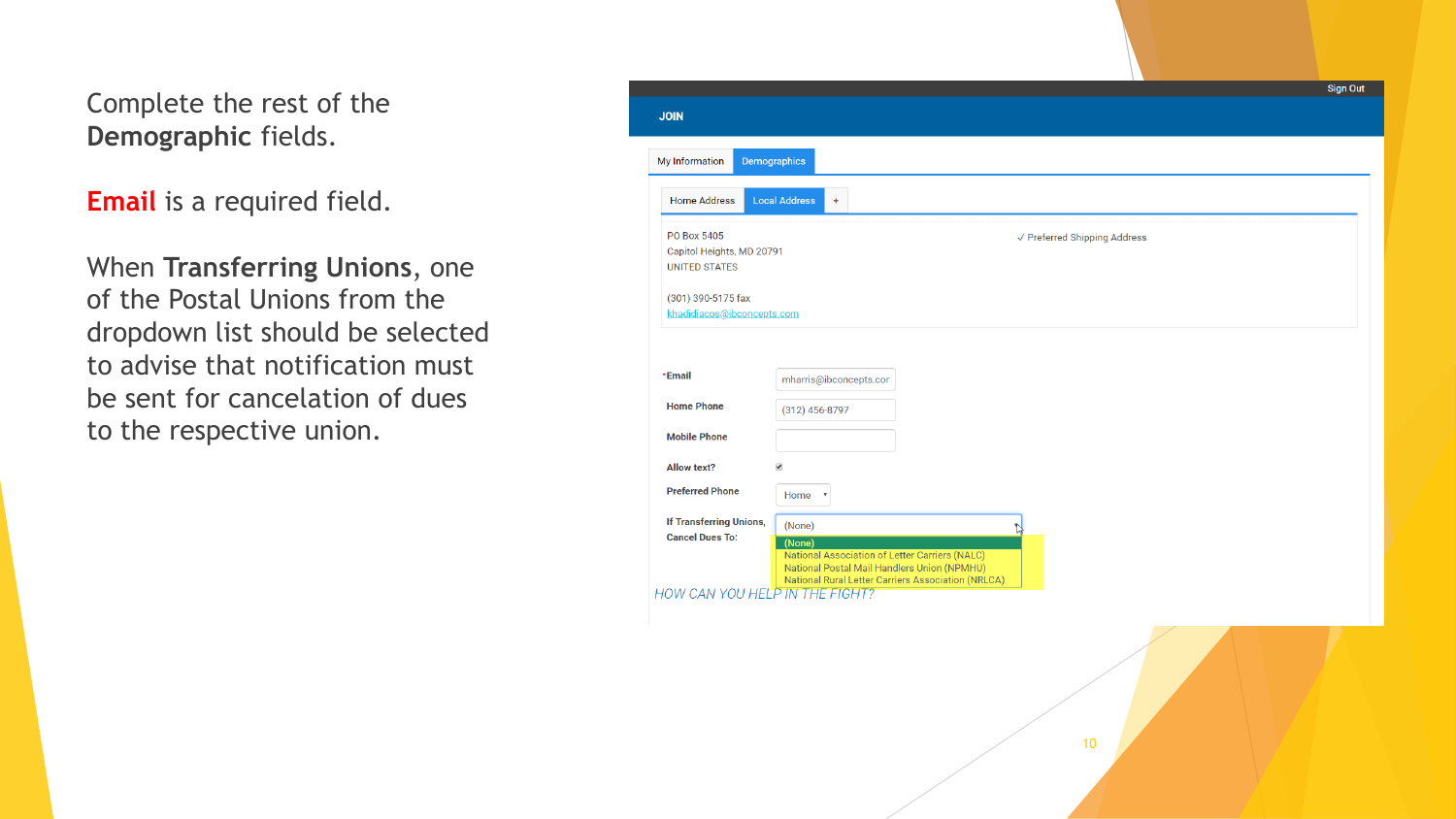There is also the opportunity for new members to express their desire to play an active roll in the APWU by selecting various areas of interest or expertise. *(This information is then forwarded to the Local and State Presidents.)*

Also displayed will be the Local Name and bi -weekly dues amount for the new Member.

| <b>Allow text?</b>                                |                                                |  |
|---------------------------------------------------|------------------------------------------------|--|
| <b>Preferred Phone</b>                            | Home                                           |  |
| If Transferring Unions,<br><b>Cancel Dues To:</b> | National Association of Letter Carriers (NALC) |  |
|                                                   |                                                |  |

#### HOW CAN YOU HELP IN THE FIGHT?

Community Involvement - Talking with neighbors, family and friends about issues Outreach - Representing the APWU at events and meetings, etc. Transportation - Getting people to and from events, meetings, etc. Welcoming New Members - Orientations, organizing, etc. Work Place Safety - Daily huddles, weekly talks, safety captain, etc.

#### Please select the way(s) you can help from the list below:



As a member of th stal Workers Union, your current bi-weekly dues are \$25.02 per pay period.

By signing this form, I hereby assign to the American Postal Workers Union, AFL-CIO, from any salary or wages earned or to be earned by me as a member (in my present or future employment) such regular and periodic membership dues as the APWU may certify as due and owing from me, as may be established from time to time by the APWU.

This assignment, authorization and direction shall be irrevocable for a period of one (1) year from the date of delivery to the APWU, and I agree and direct that this assignment, authorization and direction shall be automatically renewed and shall be irrevocable for successive periods of one (1) year unless written notice by certified mail using PS Form 1186 is given by me to the APWU not more than twenty (20) days and not less than ten (10) days prior to the expiration of each period of one year, or within ten (10) days after the date I start work if I am rehired for any new term of Postal Support employment. In addition to the above, if I am a Postal Support Employee, this assignment shall remain in effect if I should be rehired within 180 days after the conclusion of my present term of Postal Support employment. This agreement is freely made pursuant to the provisions of the Postal Reorganization Act and is not contingent upon the existence of any agreement between the Union and the Postal Service

11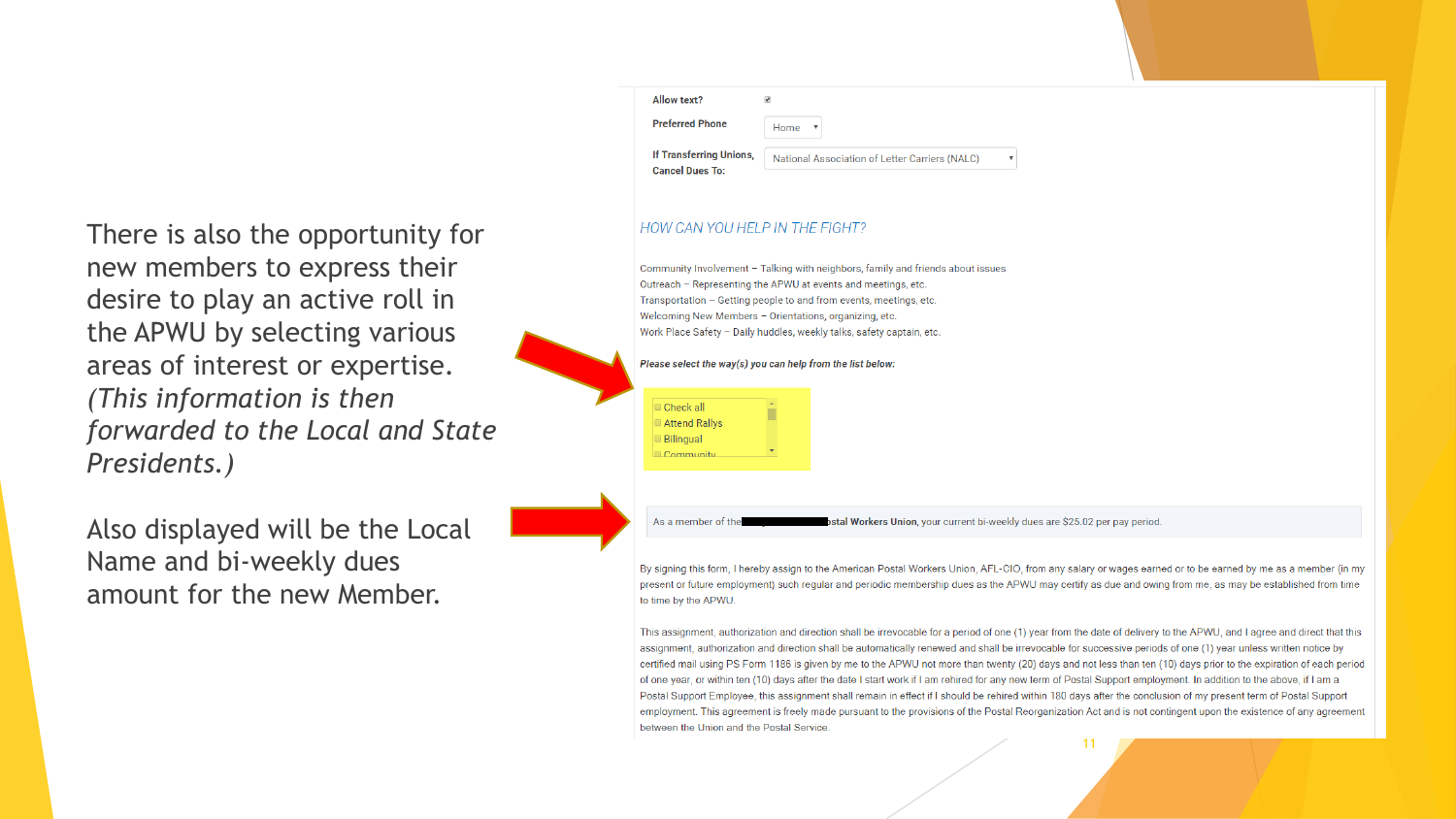The online 1187 contains the existing language on the current Form 1187.

The application is signed by typing the applicants **Full Name**  in addition to entering the same **Password** used to initially log in.

#### Select **Submit Signature**

**NOTE:** There is a limit of 5 attempts to properly sign the application. After the 5th attempt the account will be locked.

An email will need to be sent to [MyUnionInfoHelp@apwu.org](mailto:MyUnionInfoHelp@apwu.org) with name and EIN, requesting that the account be unlocked.

#### As a member of the Maryland & D.C. Postal Workers Union, your current bi-weekly dues are \$25.02 per pay period.

By signing this form, I hereby assign to the American Postal Workers Union, AFL-CIO, from any salary or wages earned or to be earned by me as a member (in my present or future employment) such regular and periodic membership dues as the APWU may certify as due and owing from me, as may be established from time to time by the APWU

This assignment, authorization and direction shall be irrevocable for a period of one (1) year from the date of delivery to the APWU, and I agree and direct that this assignment, authorization and direction shall be automatically renewed and shall be irrevocable for successive periods of one (1) year unless written notice by certified mail using PS Form 1186 is given by me to the APWU not more than twenty (20) days and not less than ten (10) days prior to the expiration of each period of one year, or within ten (10) days after the date I start work if I am rehired for any new term of Postal Support employment. In addition to the above, if I am a Postal Support Employee, this assignment shall remain in effect if I should be rehired within 180 days after the conclusion of my present term of Postal Support employment. This agreement is freely made pursuant to the provisions of the Postal Reorganization Act and is not contingent upon the existence of any agreement between the Union and the Postal Service

| <b>₩ Type your Fullname</b> | David Hernandez         |  |
|-----------------------------|-------------------------|--|
| * Password                  |                         |  |
|                             | <b>Submit Signature</b> |  |

\* Your Password is your last name followed by the last four digits of your Social Security number. Enter your last name exactly as it appears on your pay stub. If your last name has a suffix (such as Jr. or III), do not include it as part of your password.

Example: "John Q. Smith Jr." - Employee ID = 01234567, SSN=1234-45-9999 User Name: 01234567 Password: Smith9999

**PREVIOUS**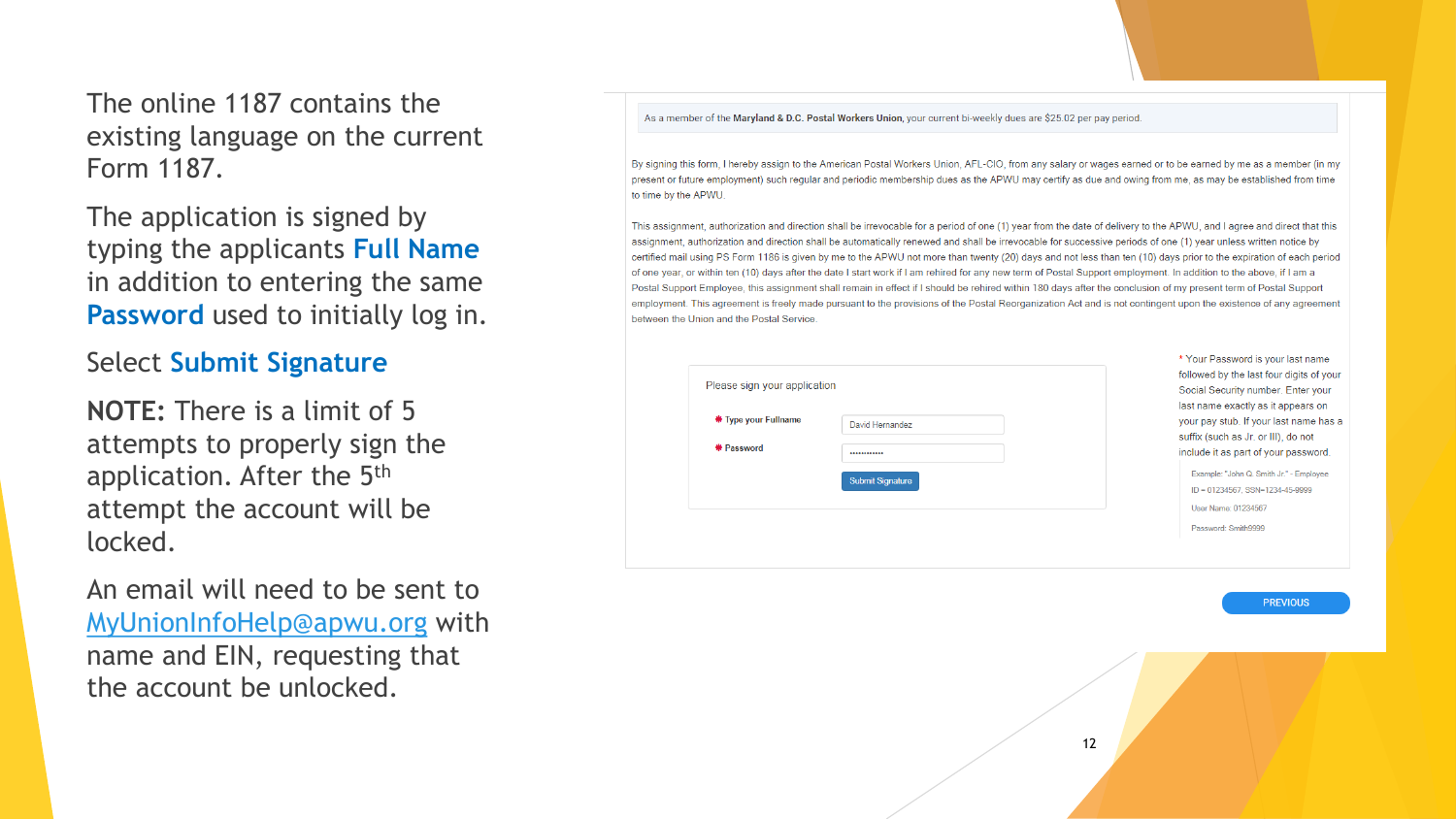### Once the **Submit Signature** is selected

Select **FINISH** to submit the application.

the APVVU not more than twenty (20) days and not less than ten (10) days prior to the expiration of each period of one year, or within ten (10) days after the date I start work if I am rehired for any new term of Postal Support employment. In addition to the above, if I am a Postal Support Employee, this assignment shall remain in effect if I should be rehired within 180 days after the conclusion of my present term of Postal Support employment. This agreement is freely made pursuant to the provisions of the Postal Reorganization Act and is not contingent upon the existence of any agreement between the Union and the Postal Service.

You have successfully signed your application

Click Here For Help With Signing Your Application

**PREVIOUS** 

13

 $\boldsymbol{\mathrm{v}}$ 

**FINISH**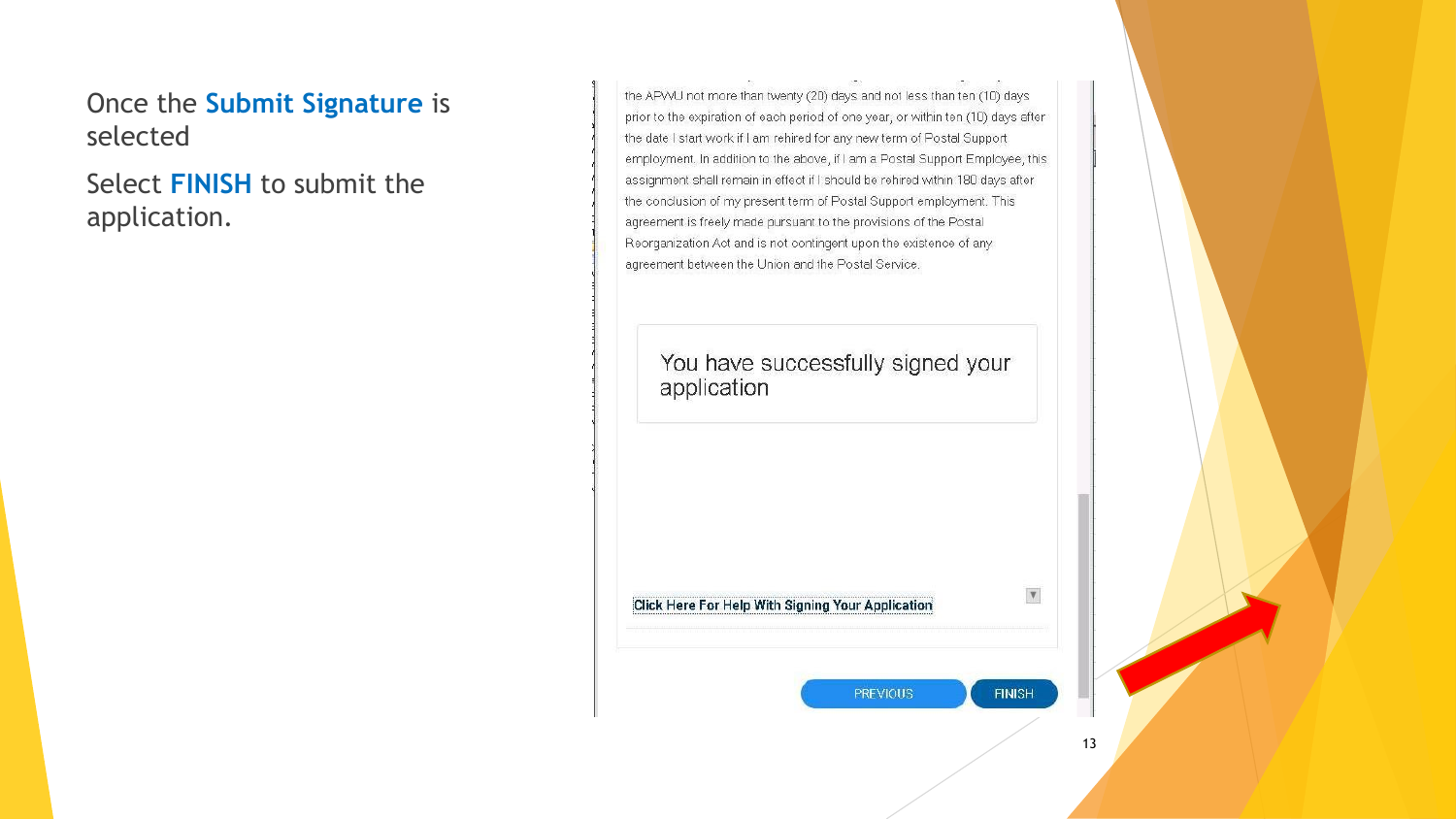At the completion of the application process notification will appear advising the new member of successful submission of the 1187.

In addition, the new member will receive an email confirming the details of the application for their records.



The challenges we face as postal workers are enormous. The Postmaster General and many in Congress and on Wall Street are intent on privatizing the Postal Service and eliminating our jobs. By standing together we will become a stronger, more effective organization.

If you have any questions or concerns regarding your membership, please do not hesitate to call the Organization Department at (202) 842-4227 or email us at Organization@apwu.org.

NOTE: Applications for new members transferring from another union (NALC, NPMHU, NLRCA) will be pending until such time APWU headquarters receives notification that union dues to the respective organization has been canceled.